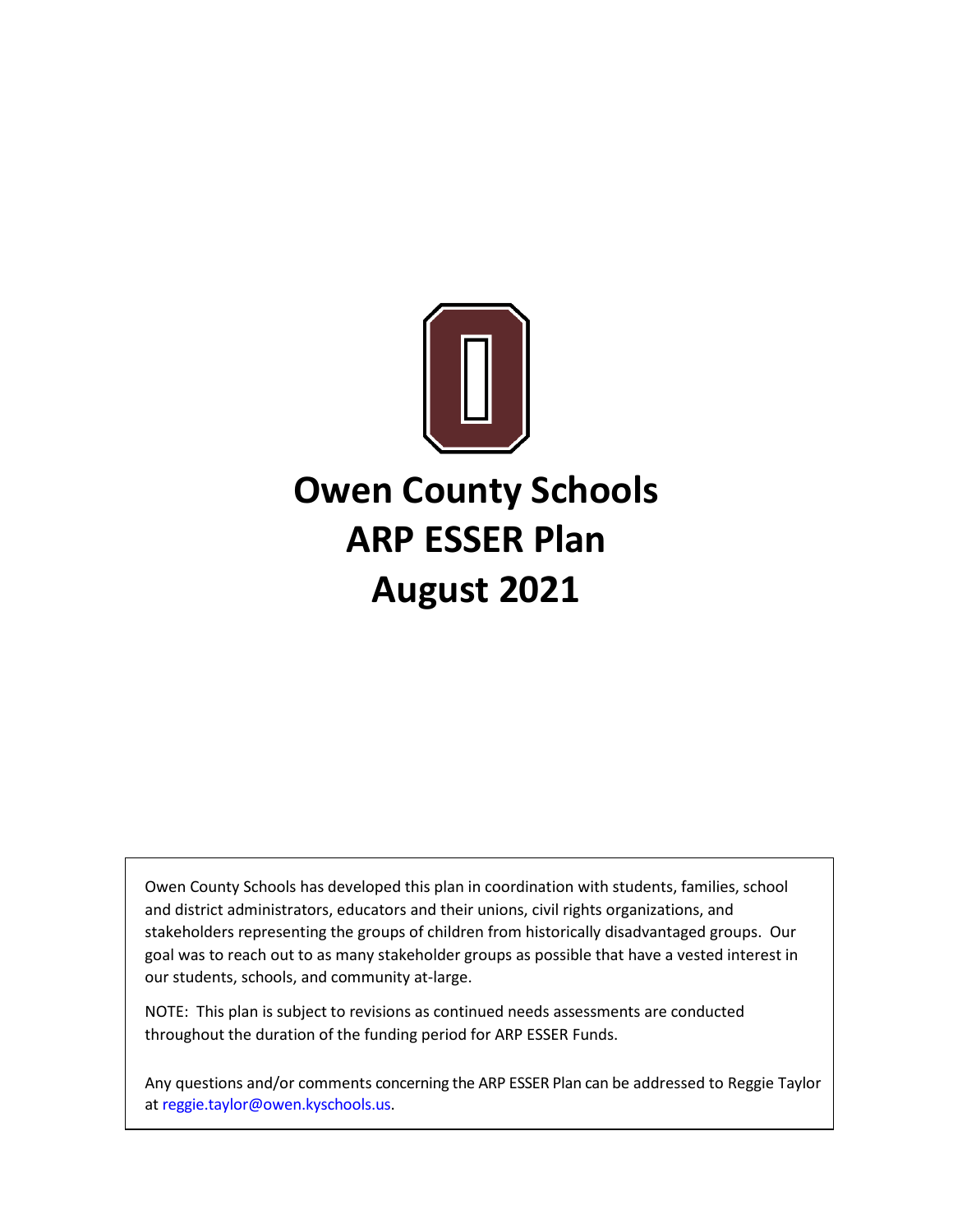# **Owen County Schools Narrative ARP ESSER Plan**

# **The extent to which and how funds will be used to implement prevention and mitigation strategies consistent with the CDC and Prevention guidance on reopening schools.**

The Owen County School district will utilize ARP ESSER funds to further mitigate and prevent the spread of COVID-19 utilizing the guidance and strategies consistent from the Centers for Disease Control (CDC) and public health officials in Kentucky. The district will purchase masks, face shields, gloves, gowns, disinfectant, hand sanitizer, disposable items, signage, and other materials as necessary to further prevent the spread of COVID-19 variants. This also includes protective equipment, individual items for classroom use that would otherwise be shared, additional furniture for effective spacing and materials for other measures as needed. All staff and students will be trained according to procedures in place for cleaning, handwashing, as well as bus, cafeteria and classroom expectations.

Owen County Schools will continue to work on additional facility upgrades to improve air quality, and provide more efficient buildings. Additional furniture needs for social distancing and teacher workspaces that are conducive to managing virtual delivery of lessons, along with students physically in the classroom, have been identified as a need.

### **How the local education agency (LEA) will use fundsto address the academic impact of lost instructional time through the implementation of evidence-based interventions.**

Owen County Schools has created plans to address the learning loss of students in each school utilizing current resources and/or additional sources of funding. OCS will use a portion of the ARP ESSER funds to address the academic impact of lost instructional time through the implementation of evidence-based interventions. Strategies the district will utilize include providing after-school tutoring, Saturday school sessions, and summer school programming to students not meeting benchmark. During the after- school tutoring (Pool, Carter, Johnson, & Carter 2013), Saturday catch-up sessions, and summer learning sessions, students not meeting benchmark will be engaged with evidence-based programs facilitated by a highly-qualified staff member (Huang, Craig, Xie, & Graesser 2013). Summer school initiatives will continue during each summer to provide remediation and enrichment activities for students in grades P-12. Instructional materials, manipulatives, varied curricula, and digital learning platforms will continue to be purchased in order to meet student academic and non-academic needs. Teachers and staff will be provided additional, job-embedded professional learning and mentor supports through instructional coaching. Additional professional development opportunities will be provided to staff when appropriate in efforts to enhance student engagement and differentiate instruction.

OCES, MBMS, and OCHS will utilize multiple evidence-based programs to address reading deficits such as iReady (Brilz, Fridley, Just, & Stein 2014) and Edgenuity (Llewellyn 2019). The district will also provide access to high-quality training for staff on evidence-based strategies and/or programs the district implements through PLCs and other mediums.

#### **How the LEA will spend the remainder of its funds.**

The district will prioritize remaining funds based on needs in the district. These remaining funds will be used to improve indoor air quality in our schools through HVAC improvements, purchase supplies needed for cleaning and sanitizing, and to provide other professional services as deemed necessary. Funds will also be used to purchase curriculum, equipment, and supplies for both co-curricular (Rathore, Chaudhry, & Azad 2018) and extra-curricular activities (Watkins 2004) to ensure students receive continuity of services during the pandemic as well as opportunities that extend beyond the classroom to keep students connected and engaged in school. This also includes the impact of library media centers (Akande & Bamise 2017)and afterschool clubs/activities (Camp 1990) to promote student engagement.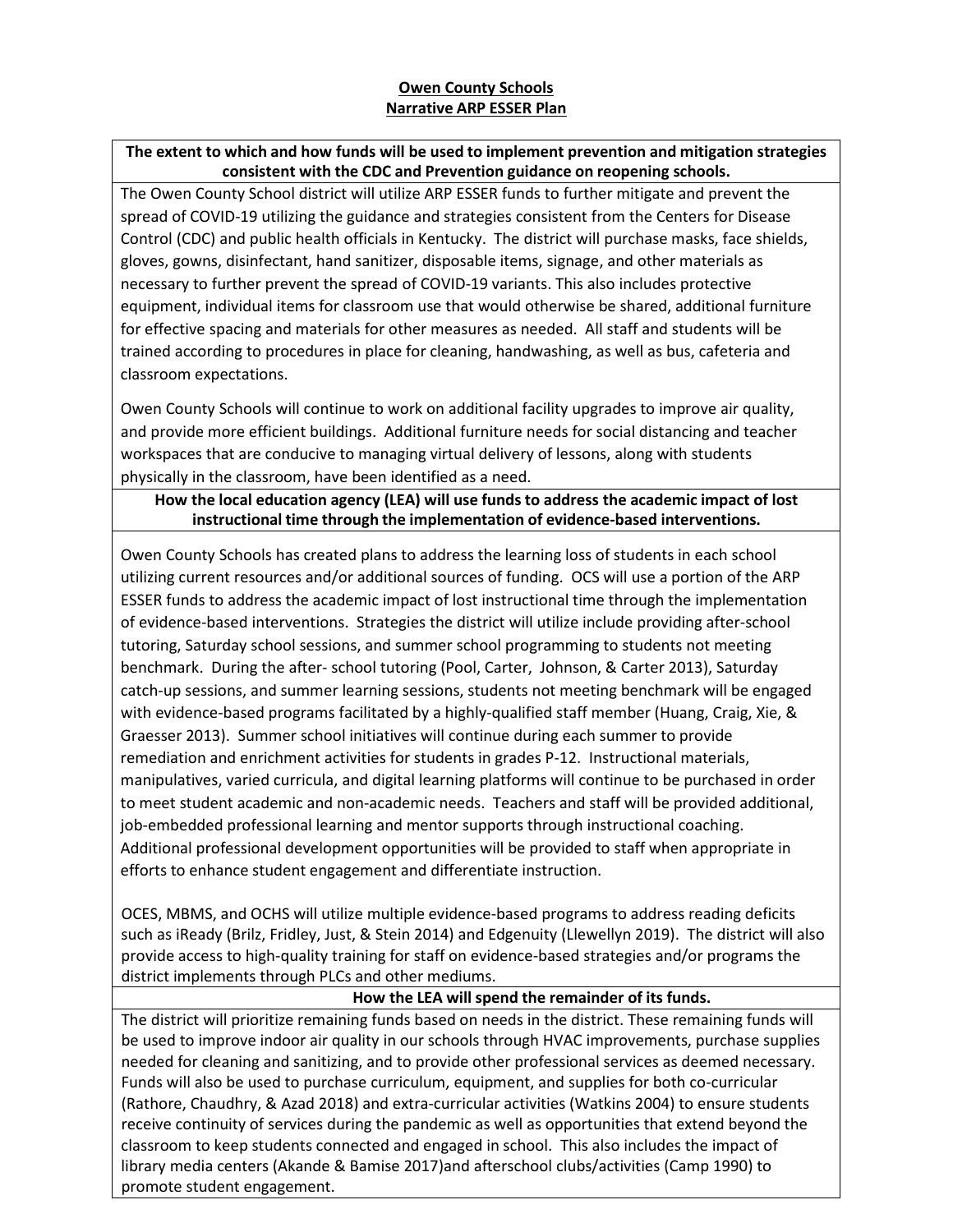# **How the LEA will ensure that interventions address the academic impact of lost instructional time and respond to the academic, social, emotional and mental health needs of all students.**

In addition to monitoring NWEA MAP (K-8) and CERT (9-12) data to ensure the academic needs of students is being met, Owen County school administrators will analyze the progress of students in various evidence-based intervention programs using the monitoring tools associated with the programs. School administrators will meet with teachers regularly to discuss student progress and determine if any changes to students' interventions are necessary. District administrators will meet with school administrators regularly to discuss student progress and any resources or training that may be needed. The social and emotional health of students will be monitored through the Resiliency Poll assessment to assess the SEL needs of our students. In addition, the district-wide counselor will meet with the school counselor and school administrator(s) regularly to discuss the social, emotional, and mental health needs of students. Further, additional counseling sessions and mental health sessions will be offered to students throughout the coming years.

Outdoor seating options, recreational equipment, and adaptive items for all populations, especially special populations, have also been identified as items that would enhance the students' educational experiences, provide fresh-air learning alternatives, and address many social-emotional struggles that may have evolved from the pandemic (Price 2019).

Community stakeholder survey results indicated that coping with anxiety and the need for social and emotional learning resources were identified as one of the highest needs for our students and community. Parent and family engagement events will be scheduled at various times throughout the year in an effort to both address the social emotional needs of the school community but also help our parents/families help our students learn and achieve their academic and non-academic goals.

#### **Consultation**

OCS released a survey inviting all parents/guardians, students, community members, school leaders, district administrators, teachers, KEA/OCEA representatives, civil rights organizations, and other stake holders to provide input on the district's ARP ESSER Plan. The survey was posted on the district's website for seven days as well as on all social media accounts. The survey was also communicated through SendIt text messaging. In addition, a stakeholder input meeting was held at the Owen County High School auditorium to discuss ideas and plans for the ARP ESSER funds. All representatives outlined above (i.e. students, families, school and district administrators, educators and their unions, civil rights organizations, and stakeholders representing the groups of children from historically disadvantaged groups) were invited to participate in the ARP ESSER Spending Plan forum. However, our rural community is limited on representation within civil rights. Results from the survey and notes from the stakeholder input meeting were shared with the district planning team and were taken into account when developing Owen County School District's ARP ESSER plan. Breakdown of participants combined in both the survey and the stakeholder input forum are as follows: Student (89) Parent/Guardian (329) Community Member (71) Business Owner (14) Local Government (5) Local Health Official (7) Teacher (53) Instructional Aide (9) Support Staff (13) Local/State Union Representation (2) School or District Administrator (6) Civil Rights Organization (2) Representing the Interests of Children with Disabilities/Special Student Populations (9) Representing English Language Learners (3) Representing Children Experiencing Homelessness/Foster Care (6)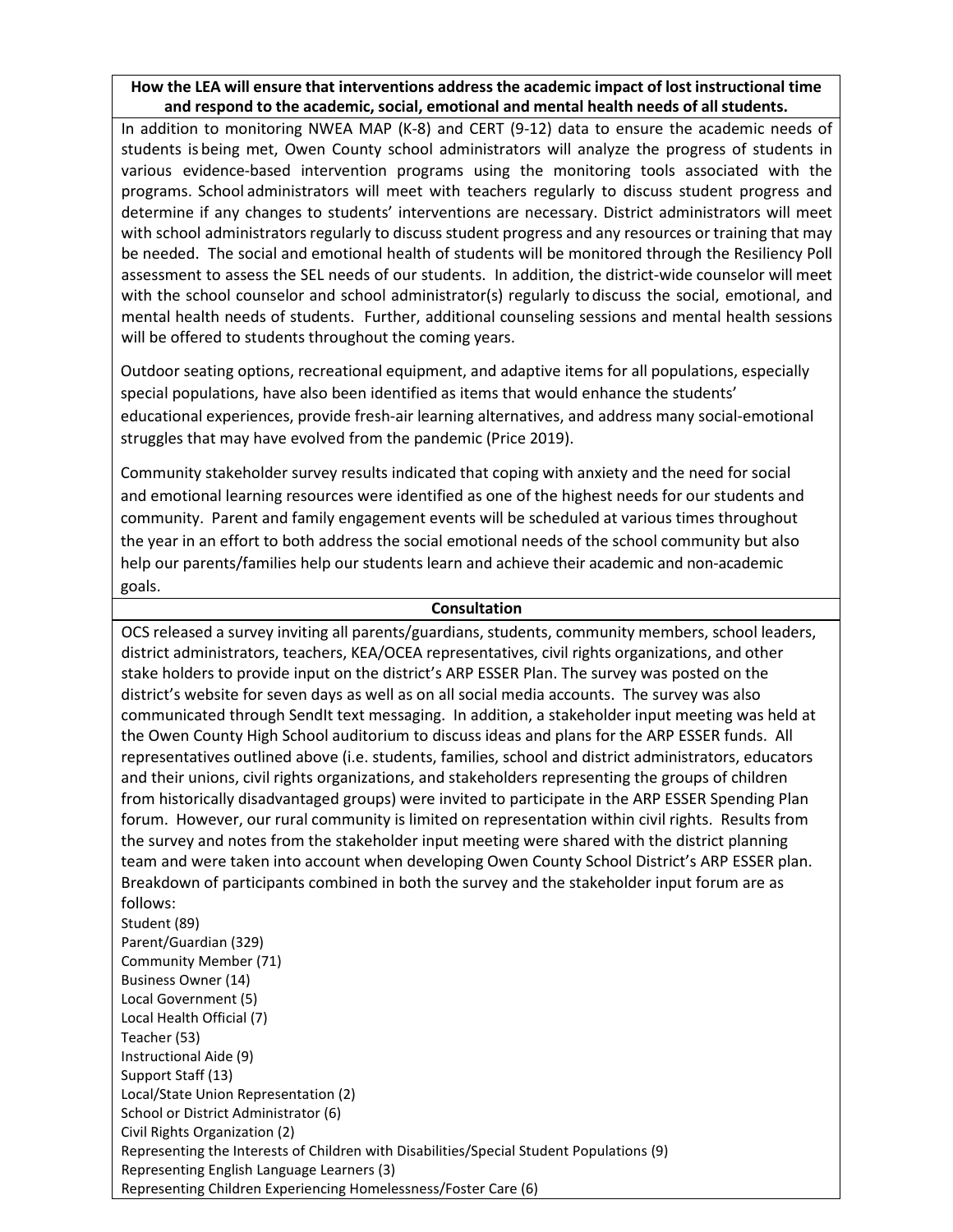#### **References**

Akande, S. O. and Bamise, O. F. (2017). The Role of School Library in Academic Motivation of Secondary School Students in Osun State, Nigeria. International Journal of Library Science. Scientific & Academic Publishing. Vol. 6(1): pp. 18-27.DOI: 10.5923/j.library.20170601.03. http://journal.sapub.org/library.

Brilz, Sarah; Fridley, Whitney; Just, Kristen; and Stein, Kim. (2014). The Effect of iReady Mathematics Intervention on Student Achievement for Students in Kindergarten & First Grade. Retrieved from Sophia, the St. Catherine University repository website[: https://sophia.stkate.edu/maed/83](https://sophia.stkate.edu/maed/83)

Camp, W. (1990). Participation in student activities and achievement: A covariance structural analysis. Journal of Educational Research, 83, 272–278.

Ellore, S. B., Niranjan, S. and Brown, U. J. (2014). The Influence of Internet Usage on Academic Performance and Face-to-Face Communication. Journal of Psychology and Behavioral Science. Vol. 2(2), pp. 163-186, ISSN: 2374-2380 (Print) 2374-2399 (Online). American Research Institute for Policy Development

Frechtling, J.A., Zhang, X., &Silverstein G (2006). Journal of Education for Students Placed at Risk 11(1), 75-95.

Gerber, S. (1996). Extracurricular activities and academic achievement. Journal of Research and Development in Education, 30(1), 42–50.

Harris, C. J. (2016) The effective integration of technology into schools' curriculum. Distance Learning, (2), 27.

Hirsch, B. J., Hedges, L. V., Stawicki, J., & Mekinda, M. A. (2011). After-School Programs for High School Students: An Evaluation of After School Matters.

Huang, X., Craig, S.D., Xie, J., Graesser (2013) The Relationship between Gender, Ethnicity, and Technology on the Impact of Mathematics Achievement in an After-School Program Society for Research on Educational Effectiveness.

Kim, Soohyun, "E Effects of Internet Use on Academic Achievement and Behavioral Adjustment among South Korean Adolescents: Mediating and Moderating Roles of Parental Factors" (2011). Child and Family Studies - Dissertations. 62. https://surface.syr.edu/cfs\_etd/62

Lawson, H., & Sailor, W. (2000). Integrating services, collaborating, and developing connections with schools. Focus on Exceptional Children, 33(2), 1–22.

Llewellyn, Titinesha, "A Program Evaluation of Student and Teacher Perceptions of an Online Edgenuity High School Course Program in an Urban High School" (2019). Dissertations, Theses, and Masters Projects. Paper 1563898748. [http://dx.doi.org/10.25774/w4-gwcx-jp54.](http://dx.doi.org/10.25774/w4-gwcx-jp54)

Maughan, E. (2003). The impact of school nursing on school performance: A research synthesis. Journal of School Nursing, 19, 163–171.

McAlister, S. (2013). Why community engagement matters in school turnaround. Voices in Urban Education, 36(Winter/Spring), 35–41.

Office of Educational Technology. 2017 . Reimagining the role of technology in education: National Education Technology Plan Update. US Department of Education. Retrieved from <http://tech.ed.gov/netp/>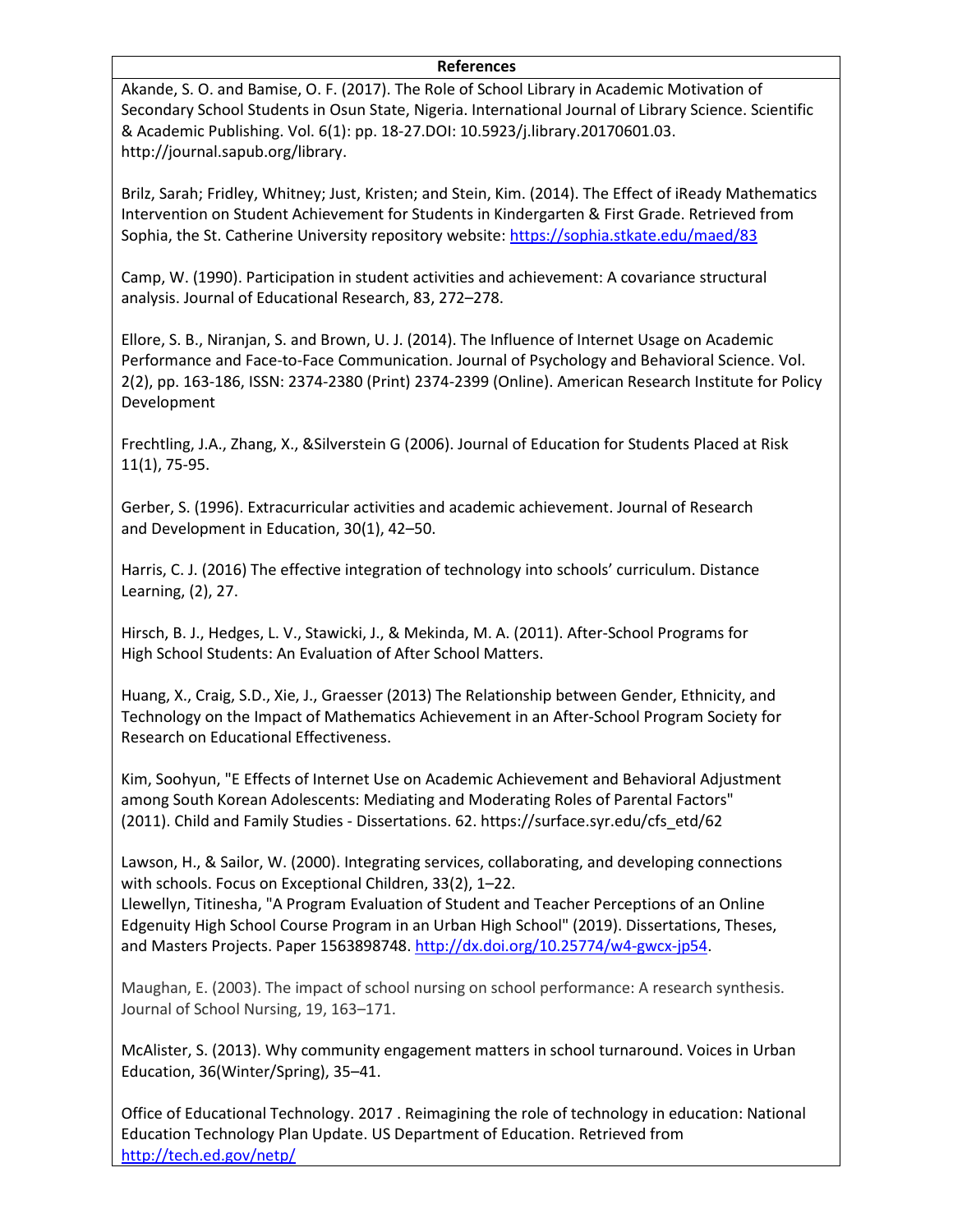Pierce, K. M., Auger, A., & Vandell, D. L. (2013). Associations between Structured Activity Participation and Academic Outcomes in Middle Childhood: Narrowing the Achievement Gap? Paper presented at the 2013 Biennial Meeting of the Society for Research in Child Development held in Seattle, WA.

Pool, J.L., Carter, G.M., Johnson, E.S., &Carter, D.R. (2013). Intervention in School and Clinic, 48(4), 210-217.

Price, A., (2019). Using outdoor learning to augment social and emotional learning (SEL) skills in young people with social, emotional, and behavioral difficulties (SEBD). Journal of Adventure Education and Outdoor Learning, 19(4), 315-328.

Rathore, K., Chaudhry, A., & Azad, M. (2018). Relationship between Co-Curricular Activities and Exam Performance: Mediating Role of Attendance.

Robert Wood Johnson Foundation . (2016, September). The relationship between school attendance and health: Health policy snapshot. Robert Wood Johnson Foundation. Retrieved from [www.rwjf.org/healthpolicy](http://www.rwjf.org/healthpolicy)

Sanders, M. G. (2001). The role of "community" in comprehensive school, family, and community partnership programs. The Elementary School Journal, 102(1), 19–34.

Sanders, M. G. (2006). Building school–community partnerships: Collaboration for student success. Thousand Oaks, CA: Corwin Press.

Shapley, K., Sheehan, D., Maloney, C., & Caranikas-Walker, F. (2011). Effects of technology immersion of middle school students' learning opportunities and achievement. Journal of Educational Research, 104(5), 299-315.

Shivakumar, G. S., & Manichander, T. (2013). Restructuring the Future Classroom- A Global Perspective. Imanager's Journal on School Educational Technology, 9(2), 19-24. doi: <http://files.eric.ed.gov/fulltext/EJ1098303.pdf>

Watkins, Anthony Brian, "The Effects of Participation in Extracurricular Activities on the Mean Grade Point Average of High School Students in a Rural Setting. " PhD diss., University of Tennessee, 2004. [https://trace.tennessee.edu/utk\\_graddiss/4580](https://trace.tennessee.edu/utk_graddiss/4580)

Wilson, A. (2014). Elementary teachers in rural schools: Perceptions and use of technology in the classroom (Order No. 3683716). Available from ProQuest Dissertations & Theses Global. (1658786307). Retrieved September 14, 2020, from

http://libproxy.lib.ilstu.edu/login?url=http://search.proquest.com.libproxy.lib.ilstu.edu/docview/16587 8 6307?accountid=11578.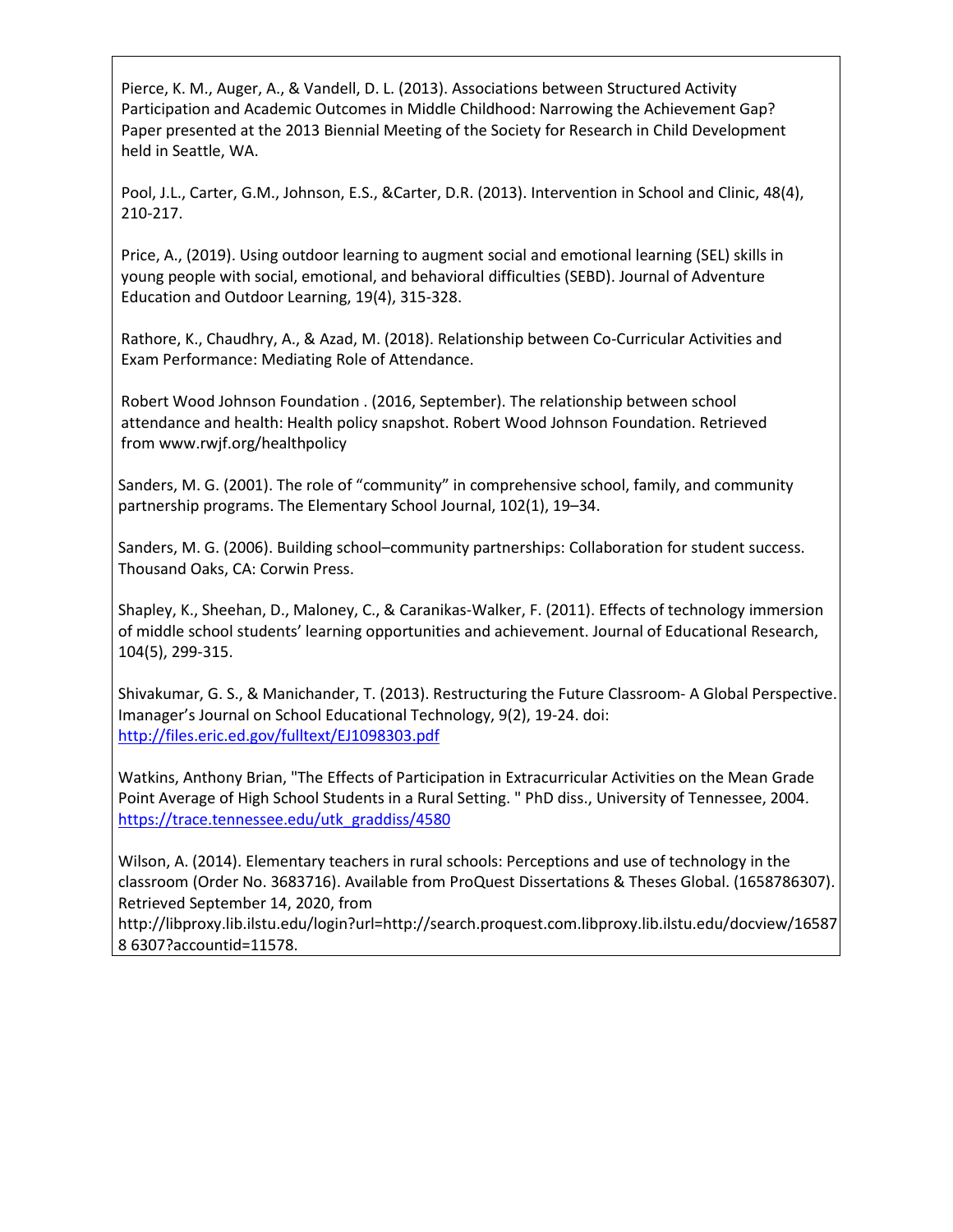# **Owen County Schools In-Person Instruction and Continuity of Services Plan**

#### **Overview**

Owen County Schools will continue work collaboratively with Three Rivers District Health Department, Kentucky Department of Public Health, and Kentucky Department of Education to ensure that appropriate mitigation and prevention strategies are in place to continue in-person instruction during the 2021-2022 school year.

In July 2020, Kentucky Department of Education and Kentucky Department of Public Health released a Healthy at Schools document which provided requirements, recommendations, and considerations for districts as they prepared for the beginning of the 2020-2021 school year. This document was revised throughout the school year as more information became available, as vaccines were rolled out, and as the incidence rate of cases changed across the state.

In June 2021, with vaccines readily available and a significant improvement in the incidence rate across the state, the statewide mask mandate was lifted, and all restrictions in place through the Healthy at Schools document were lifted.

In July 2021, the Center for Disease Control (CDC) released new guidance on in-person instruction and mitigation and prevention strategies that schools and districts should take. This guidance was taken by the Kentucky Department of Public Health and guidance has been released for local districts. At this time, this guidance is a recommendation for districts, and not a requirement.

In August 2021, the Kentucky Board of Education passed a regulation requiring masks in all schools and on buses for the duration of 270 days.

#### **Health and Safety of Students and Staff**

Owen County Schools will continue to work collaboratively with state and local health and education officials to make informed decisions regarding the health and safety of our students, staff, families, and community. Incidence rates, recommendations from health professionals, and ongoing data analysis will determine future steps to be taken in the district.

Steps taken will range from prevention and mitigation strategies discussed below, research of varied instructional models, and other strategies as needed upon the guidance of local, regional, and state education and health officials.

The health and safety of our students, staff, families, and community while providing in-person learning will remain a top priority for Owen County Schools, and will continue to drive educational and instructional decision making as we gain a broader understanding of COVID-19 and its impact on our schools, district, and community.

#### **Mitigation Strategies**

*Universal Masking*

The statewide mask mandate by the Kentucky Board of Education is in effect. At this time, students and staff in school facilities and on buses must wear a mask at all times in accordance with the Center for Disease Control and Prevention public health order.

#### *Physical Distancing*

Owen County Schools will continue to work to promote adequate physical distancing to the greatest extent possible for students and staff as we continue in-person instruction. Every effort will be made to ensure a minimum of 3 feet social distancing occurs in classrooms and to the greatest extent possible in common areas, cafeterias, and other school facilities.

#### *Handwashing and Respiratory Etiquette*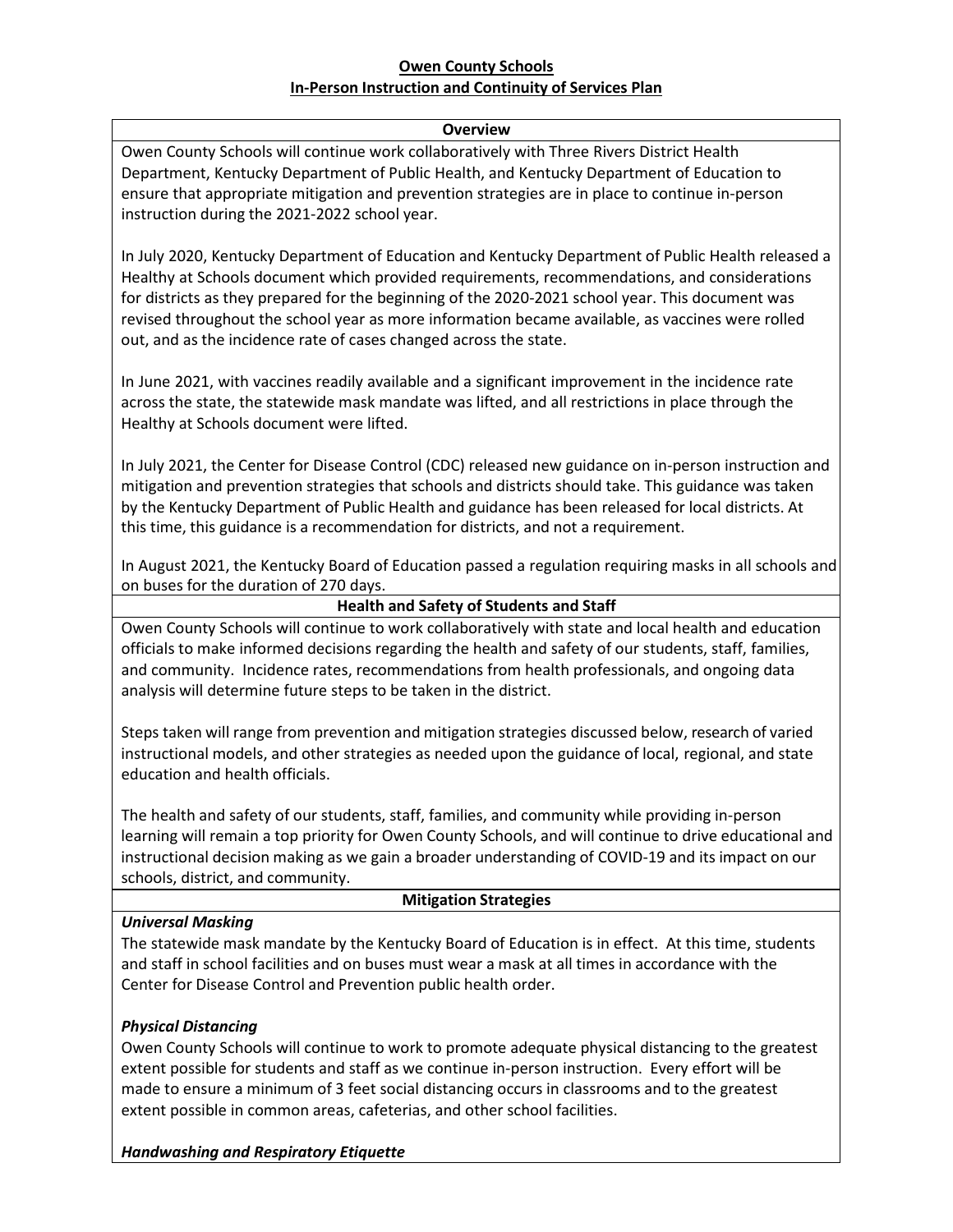Handwashing and appropriate etiquette signage will be visible throughout district facilities. Reminders to students, staff, and visitors will be made regularly. Hand sanitizer will be made readily available, particularly in common and high traffic areas.

### *Cleaning and Maintaining Healthy Facilities*

Regular cleaning, sanitation, and disinfection of buildings will occur. Appropriate sanitizing supplies will be available for use on hard and high trafficareas for use regularly during the school day and during transition periods.

### *Improving Ventilation*

A portion of ESSER III will be earmarked to be used to improve the indoor airquality in buildings across the district. Additionally, ventilation will be monitored and adjustments to re-circulation of outdoor air will be made as situations warrant.

# *Contact Tracing, Isolation, and Quarantine*

Owen County Schools will work closely with local and state health officials to ensure that appropriate reporting and steps are taken as needed for individuals needing to isolate or quarantine as a result of contact tracing of individuals testing positivefor COVID-19.

# *Diagnostic Screening*

Owen County Schools will encourage students, staff members, and other community members who are exhibiting symptoms to speak with their healthcare provider about their symptoms if they exhibit any COVID-19 symptoms. Appropriate signage and communications will take place in all buildings reminding students, staff, and visitors that if they exhibit any symptoms or believe they have been exposed to anyone with COVID-19 that they speak with their healthcare provider before returning to the building.

#### *Vaccination*

Owen County Schools will work closely with local health officials to provide collaborative opportunities for COVID-19 vaccines. This will include allowing the local health department to provide vaccines to those eligible at selected back to school events.

# *Accommodations for Children with Disabilities*

The district will work closely with the Kentucky Department of Education to ensure that all students with disabilities are receiving appropriate services in accordance with the Individual Education Plans as identified under the provisions of IDEA.

| <b>Continuity of Services</b>                                                               |
|---------------------------------------------------------------------------------------------|
| Academic Needs                                                                              |
| Owen County Schools has started the 2021-2022 school year with full time in-person learning |

Owen County Schools has started the 2021-2022 school year with full time in-person learning available for any student who desires. At this time, the district's priority is focused solely on inperson learning for all students.

# *Social, Emotional, and Mental Health Needs (SEL)*

Owen County Schools has counseling staff in each building, as well as at the district level, to address these needs. Additionally, the district monitors the SEL of students through the implementation of the Resiliency Poll. Staff are available through various means of communication to ensure that student, staff, and community needs are met.

#### *District Support Services*

Owen County Schools will ensure that student support services such as health, food services, and transportation are available to the greatest extent possible for all students. These services will be available to all eligible students pursuant to board policy and other guidance.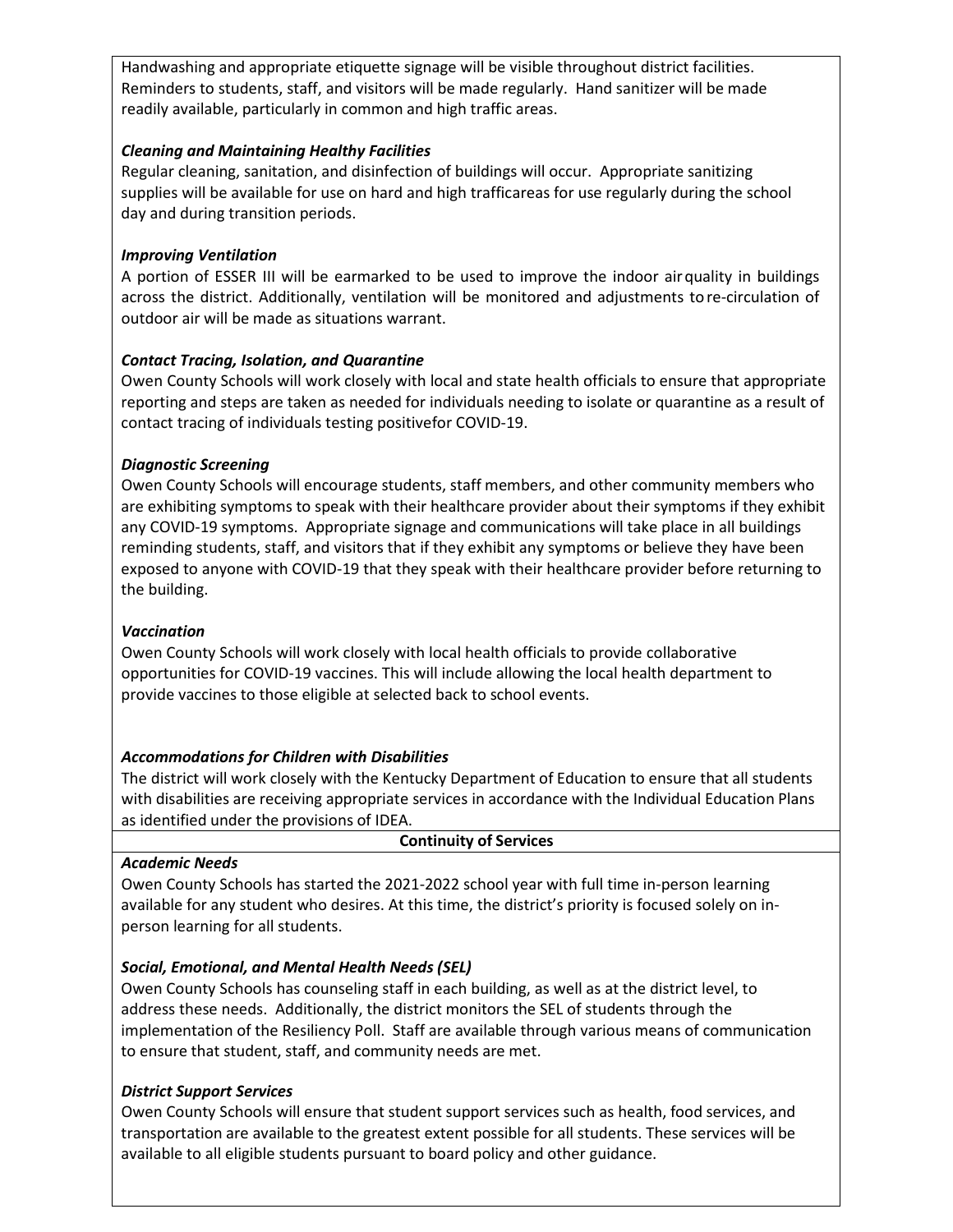#### **Review/Updates**

District administration, the board of education, and other stakeholders will regularly review the information presented in this plan. Reviews will occur at a minimum of every six months while incidence rates and case numbers remain low in the community. Based on incidence rates and other needs assessments conducted, reviews will occur more frequently if needed to ensure that any updates or changes to the procedures and plans are revised and communicated.

#### **Consultation**

As stated earlier, Owen County Schools released a survey inviting all parents/guardians, students, community members, school leaders, district administrators, teachers, and other school personnel to provide input on the district's ARP ESSER Plan. The survey was posted on the district's website for seven days. A meeting was held with all stakeholders to discuss ideas and plans for the ARP ESSER funds. Results from the survey and notes from the meeting with the stakeholders input meeting were shared with the district planning team and were taken into account when developing Owen County School's ARP ESSER plan.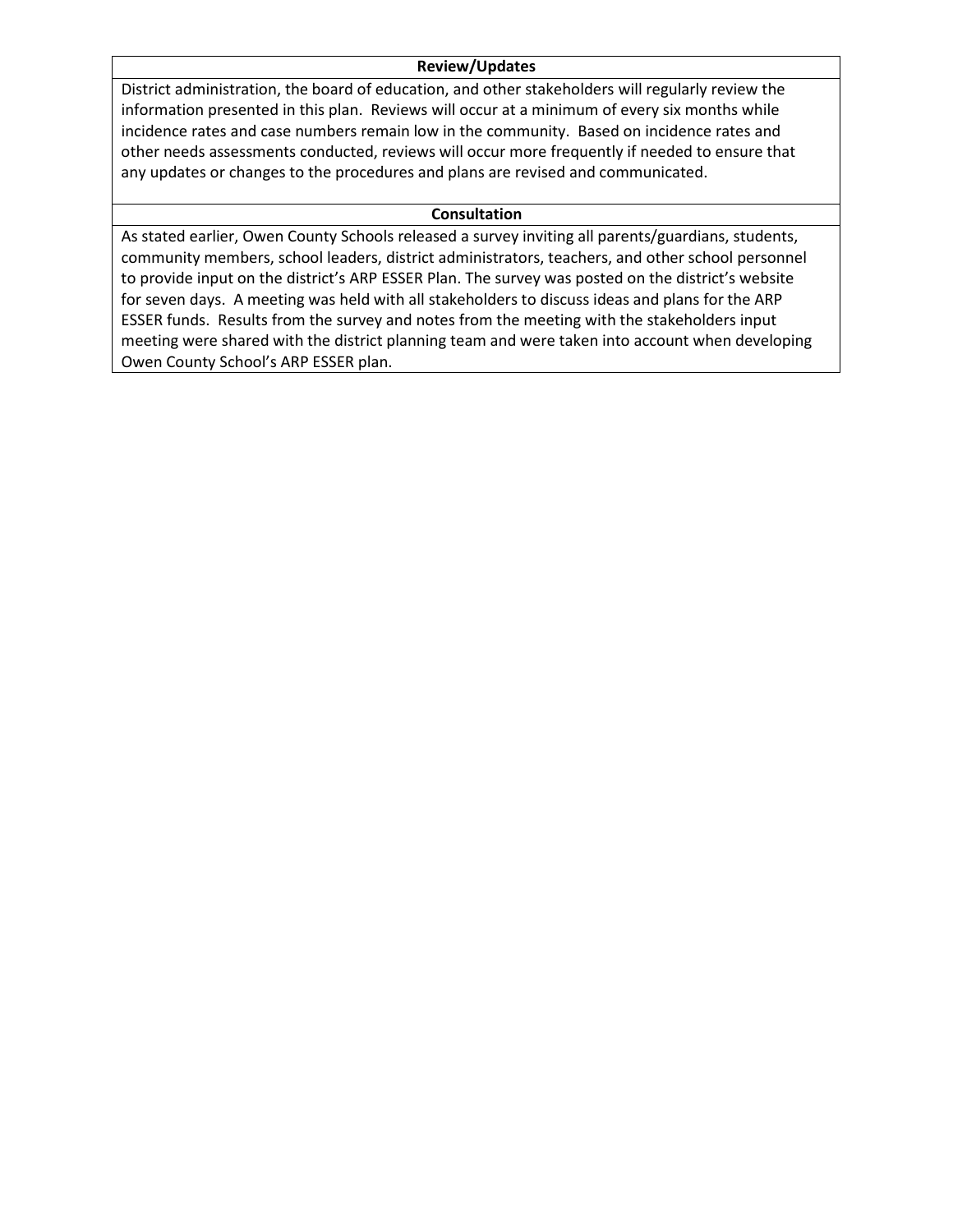| <b>Owen County Schools</b><br><b>ARP ESSER Plan</b>       |                                             |                                                                                                                                                                                                                                                                                                                                                                                                                                                                                                                                                                                                                                                                                                                                                                                                                                                                                                                                                                                                                                                                                                                                                                                                                                                                                                                      |                                                                                                                                                                                                                                                                                                                                                                                                                                      |  |  |
|-----------------------------------------------------------|---------------------------------------------|----------------------------------------------------------------------------------------------------------------------------------------------------------------------------------------------------------------------------------------------------------------------------------------------------------------------------------------------------------------------------------------------------------------------------------------------------------------------------------------------------------------------------------------------------------------------------------------------------------------------------------------------------------------------------------------------------------------------------------------------------------------------------------------------------------------------------------------------------------------------------------------------------------------------------------------------------------------------------------------------------------------------------------------------------------------------------------------------------------------------------------------------------------------------------------------------------------------------------------------------------------------------------------------------------------------------|--------------------------------------------------------------------------------------------------------------------------------------------------------------------------------------------------------------------------------------------------------------------------------------------------------------------------------------------------------------------------------------------------------------------------------------|--|--|
|                                                           | August 2021                                 |                                                                                                                                                                                                                                                                                                                                                                                                                                                                                                                                                                                                                                                                                                                                                                                                                                                                                                                                                                                                                                                                                                                                                                                                                                                                                                                      |                                                                                                                                                                                                                                                                                                                                                                                                                                      |  |  |
| <b>Evidence-Based Practices for Teaching and Learning</b> |                                             |                                                                                                                                                                                                                                                                                                                                                                                                                                                                                                                                                                                                                                                                                                                                                                                                                                                                                                                                                                                                                                                                                                                                                                                                                                                                                                                      |                                                                                                                                                                                                                                                                                                                                                                                                                                      |  |  |
| Area of<br><b>Focus</b>                                   | <b>Evidence-Based Practice</b>              | <b>Research</b>                                                                                                                                                                                                                                                                                                                                                                                                                                                                                                                                                                                                                                                                                                                                                                                                                                                                                                                                                                                                                                                                                                                                                                                                                                                                                                      | Rationale                                                                                                                                                                                                                                                                                                                                                                                                                            |  |  |
| Teaching<br>and<br>Learning                               | <b>Professional Learning</b><br>Communities | Blitz, C. L., & Schulman, R. (2016). Measurement instruments for<br>assessing the performance of professional learning<br>communities (REL 2016-144). Regional Educational Laboratory Mid-<br>Atlantic. Washington, DC: U.S. Department of Education, Institute of<br>Education Sciences, National Center for Education Evaluation and<br>Regional Assistance. Retrieved from Retrieved<br>from https://eric.ed.gov/?id=ED568594<br>Hamilton, L., Halverson, R., Jackson, S., Mandinach, E., Supovitz, J., &<br>Wayman, J. (2009). Using student achievement data to support<br>instructional decision making (NCEE 2009-4067). Washington, DC:<br>National Center for Education Evaluation and Regional Assistance,<br>Institute of Education Sciences, U.S. Department of Education.<br>https://ies.ed.gov/ncee/wwc/Docs/PracticeGuide/dddm_pg_0929 09.pdf<br>Vescio, V., Ross, D., & Adams, A. (2008). A review of research on the<br>impact of professional learning communities on teaching practice and<br>student learning. Teaching and Teacher Education: An International<br>Journal of Research and Studies, 24(1), 80-91. Retrieved<br>from https://www.sciencedirect.com/science/article/pii/S0742051X0700<br>0066/pdfft?md5=d5916ece27a904891981e15259d46422&pid=1-s2.0-<br>S0742051X07000066-main.pdf | PLCs will be<br>used as an<br>evidence-<br>based practice<br>in order to<br>focus on<br>student<br>learning and<br>building a<br>positive,<br>collaborative<br>culture that is<br>focused on<br>results.<br>Analysis of<br>classroom<br>level data will<br>drive teacher<br>reflection(s) of<br>their<br>instructional<br>practices.<br>Training on the<br>PLC process,<br>modeling and<br>developing<br>expectations<br>/norms, and |  |  |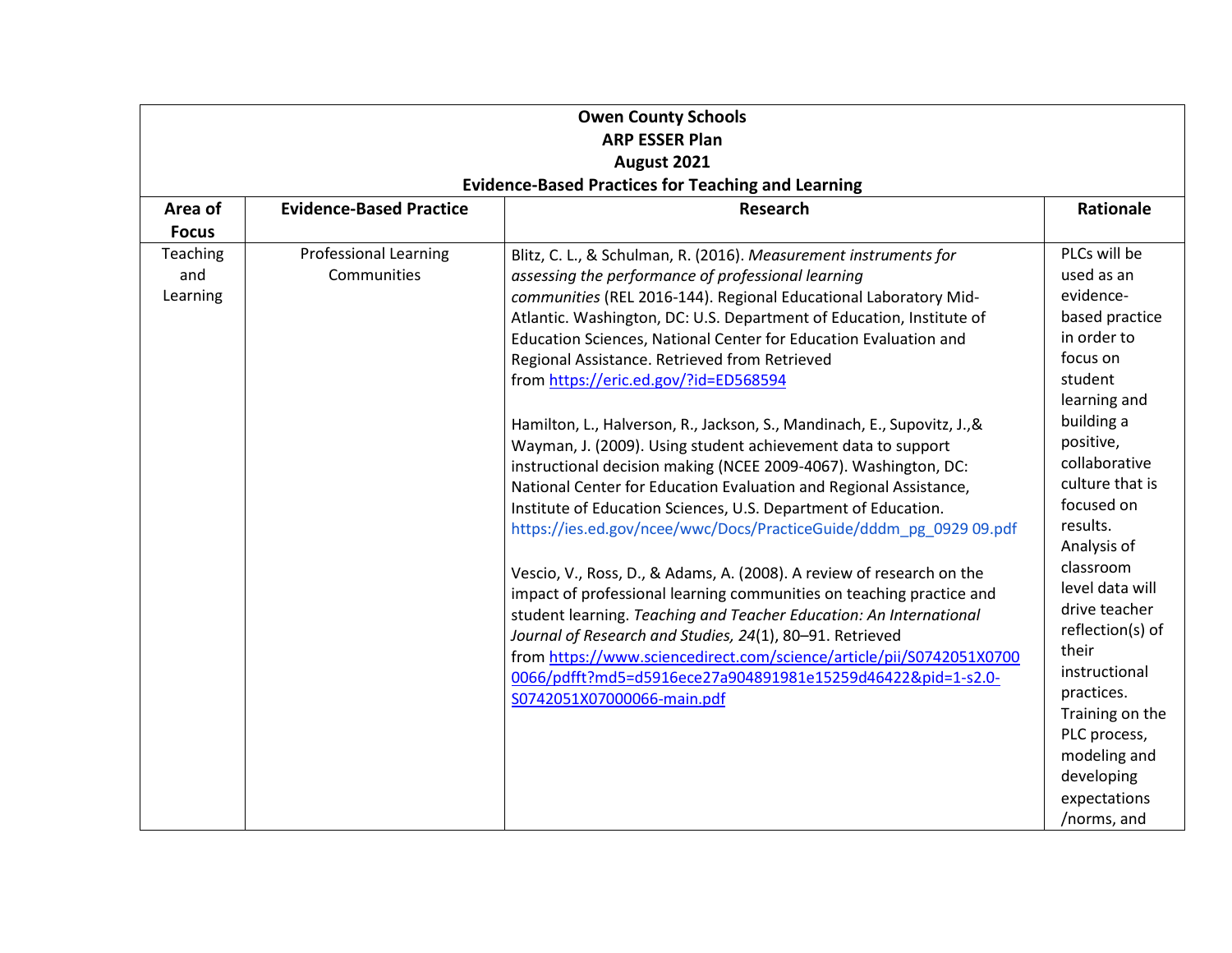|                           |                                                                                                                                                                                                                                                                                                                                                                                                                                                                                                                                                                                                                                                                                                                                                                                                                                                 | job-<br>embedded<br>professional<br>learning will<br>be included<br>in the PLC                                                                                                                                                                                                                                                                                                       |
|---------------------------|-------------------------------------------------------------------------------------------------------------------------------------------------------------------------------------------------------------------------------------------------------------------------------------------------------------------------------------------------------------------------------------------------------------------------------------------------------------------------------------------------------------------------------------------------------------------------------------------------------------------------------------------------------------------------------------------------------------------------------------------------------------------------------------------------------------------------------------------------|--------------------------------------------------------------------------------------------------------------------------------------------------------------------------------------------------------------------------------------------------------------------------------------------------------------------------------------------------------------------------------------|
| Data Systems and Analysis | Hamilton, L., Halverson, R., Jackson, S., Mandinach, E., Supovitz, J., &<br>Wayman, J. (2009). Using student achievement data to support<br>instructional decision making (NCEE 2009-4067). Washington, DC:<br>National Center for Education Evaluation and Regional Assistance,<br>Institute of Education Sciences, U.S. Department of Education.<br>https://ies.ed.gov/ncee/wwc/Docs/PracticeGuide/dddm_pg_0929_09.pdf<br>Kekahio, W., & Baker, M. (2013). Five steps for structuring data-informed<br>conversations and action in education. (REL 2013-001). Washington, DC:<br>U.S. Department of Education, Institute of Education Sciences, National<br>Center for Education Evaluation and Regional Assistance, Regional<br><b>Educational Laboratory Pacific.</b><br>https://ies.ed.gov/ncee/edlabs/regions/pacific/pdf/REL_2013001.pdf | process.<br>Data will be<br>used as an<br>evidence-<br>based<br>practice to<br>gather and<br>report data<br>and to use<br>data-based<br>decision<br>making to<br>generate<br>action plans<br>that<br>addresses<br>learning loss<br>and to focus<br>on<br>accelerated<br>learning. The<br>data system<br>and<br>protocols<br>provide the<br>framework<br>upon which<br>PLCs will look |
|                           |                                                                                                                                                                                                                                                                                                                                                                                                                                                                                                                                                                                                                                                                                                                                                                                                                                                 | for patterns                                                                                                                                                                                                                                                                                                                                                                         |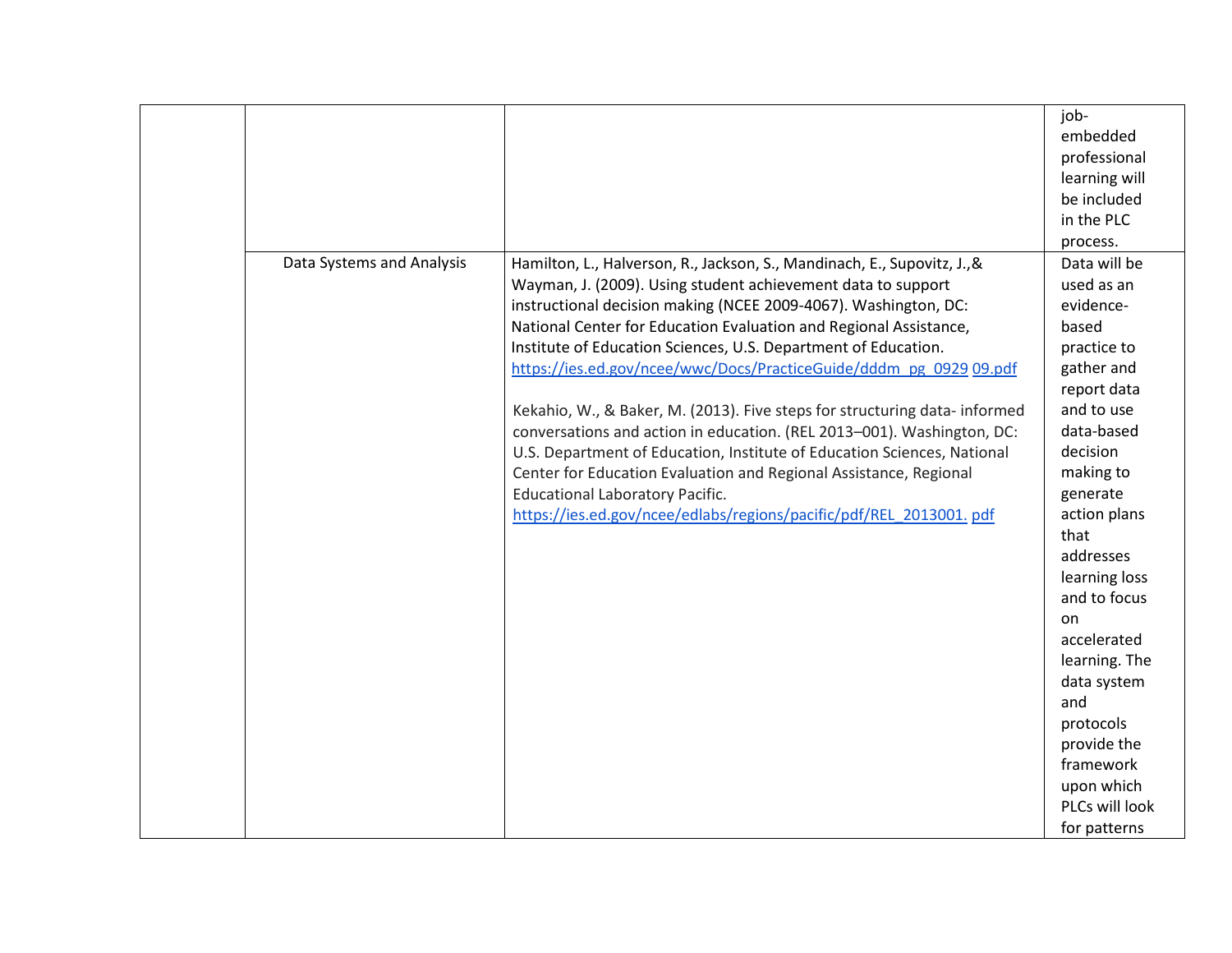|  | and make           |
|--|--------------------|
|  | observations       |
|  | about the          |
|  | data. The          |
|  | analysis of        |
|  | academic           |
|  | and                |
|  | behavioral         |
|  | data informs       |
|  | instructional      |
|  | practices and      |
|  | provides each      |
|  | PLC with insights  |
|  | into potential     |
|  | strategies         |
|  | (instruction and   |
|  | behavior) that     |
|  | are working well   |
|  | and which need     |
|  | to be revised.     |
|  | Some               |
|  | implementation     |
|  | strategies include |
|  | staff training on  |
|  | how to utilize the |
|  | data to inform     |
|  | instruction, as    |
|  | well as            |
|  | intervention       |
|  | resources to       |
|  | guide next steps   |
|  | as student         |
|  | academic and       |
|  | non-academic       |
|  | needs are          |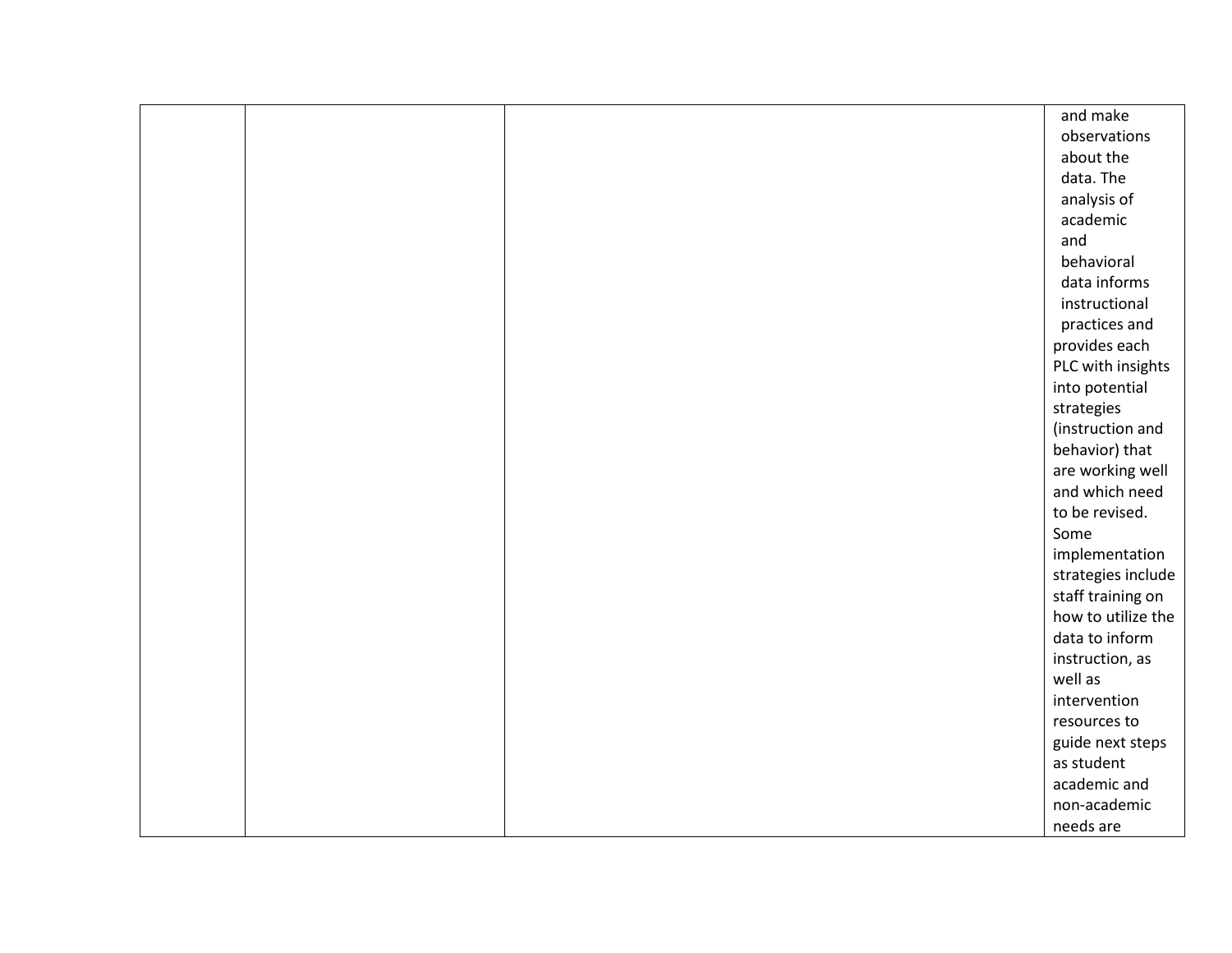|                                 |                                                                            | identified.        |
|---------------------------------|----------------------------------------------------------------------------|--------------------|
| Multi-Tiered Systems of Support | Arden, S. V., Gandhi, A. G., Zumeta Edmonds, R., & Danielson, L. (2017).   | Multi-Tiered       |
|                                 | Toward more effective tiered systems: Lessons from national                | Systems of         |
|                                 | implementation efforts. Exceptional Children, 83(3), 269-                  | Support will be    |
|                                 | 280. https://eric.ed.gov/?id=EJ1146326.                                    | used as an         |
|                                 |                                                                            | evidence-based     |
|                                 | Freeman, J., Sugai, G., Simonsen, B., & Everett, S. (2017). MTSS coaching: | framework to       |
|                                 | Bridging knowing to doing. Theory Into Practice, 56(1), 29-37. DOI:        | give universal,    |
|                                 | 10.1080/00405841.2016.1241946                                              | supplemental       |
|                                 |                                                                            | and targeted       |
|                                 | National Center on Response to Intervention at the American                | support to all     |
|                                 | Institutes for Research. (2015). MTSS, RTI, special education  Ohmy!       | students. The      |
|                                 | Gaining an understanding of MTSS and RTI from Drs. Lynn Fuchs and Joe      | four components    |
|                                 | Jenkins. Washington, DC: Author. https://rti4success.org/video/mtss-rti-   | of MTSS include    |
|                                 | special-education%E2%80%A6oh-my-gaining-understanding-mtss-and-            | universal          |
|                                 | rti-drs-lynn-fuchs-and-joe.                                                | screening, data-   |
|                                 |                                                                            | based decision     |
|                                 |                                                                            | making, multi-     |
|                                 |                                                                            | level prevention   |
|                                 |                                                                            | systems, and       |
|                                 |                                                                            | progress           |
|                                 |                                                                            | monitoring.        |
|                                 |                                                                            | Implementation     |
|                                 |                                                                            | strategies will    |
|                                 |                                                                            | include training   |
|                                 |                                                                            | on effective       |
|                                 |                                                                            | strategies as well |
|                                 |                                                                            | as monitoring      |
|                                 |                                                                            | progress through   |
|                                 |                                                                            | Professional       |
|                                 |                                                                            | Learning           |
|                                 |                                                                            | Communities.       |
|                                 |                                                                            |                    |
|                                 |                                                                            |                    |
|                                 |                                                                            |                    |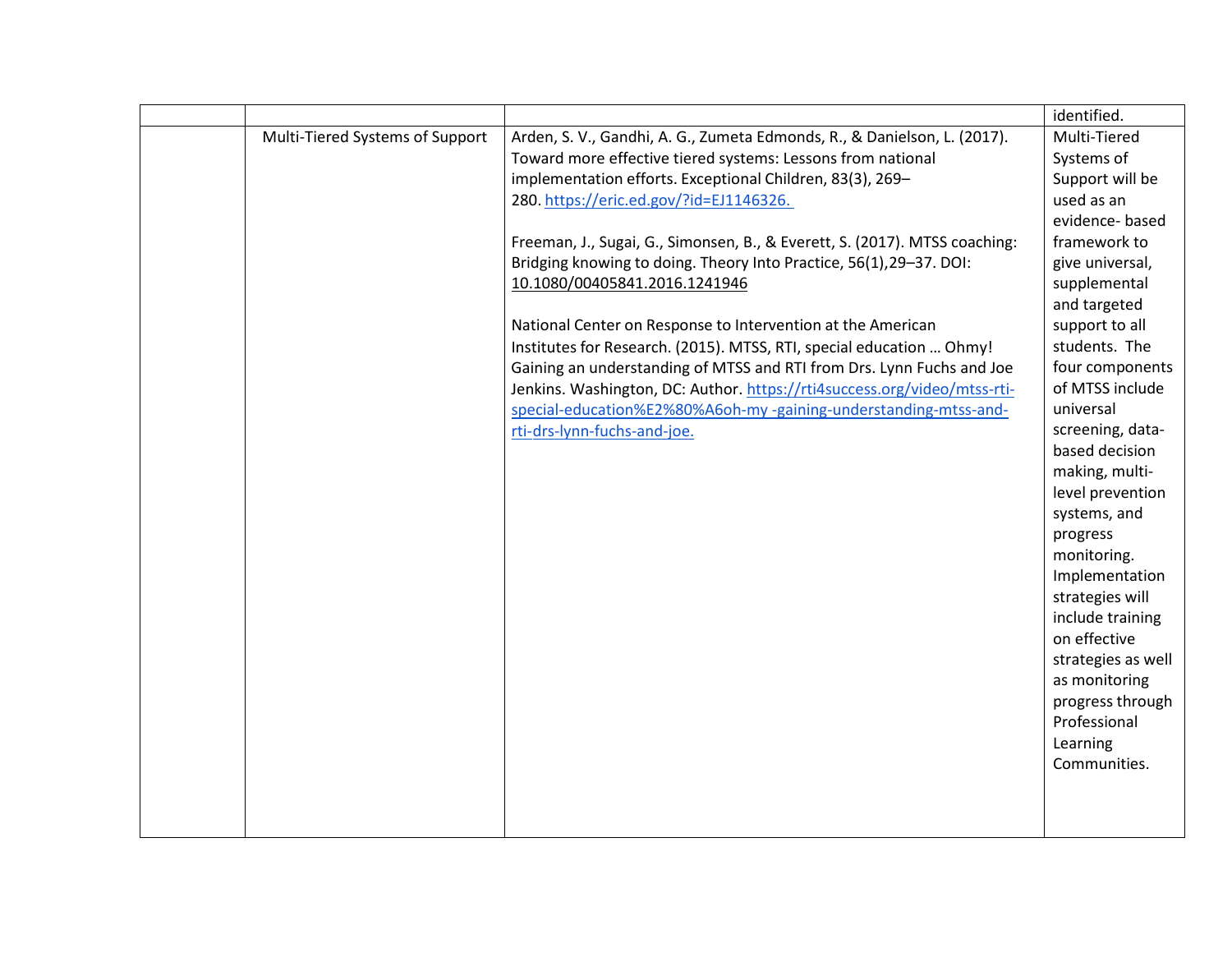| <b>Student Engagement</b> | Fredricks, J., McColskey, W., Meli, J., Mordica, J., Montrosse, B., and   | Student            |
|---------------------------|---------------------------------------------------------------------------|--------------------|
|                           | Mooney, K. (2011). Measuring student engagement in upper                  | engagement         |
|                           | elementary through high school: a description of 21 instruments. (Issues  | strategies will be |
|                           | & Answers Report, REL 2011-No. 098). Washington, DC:                      | used as an         |
|                           | U.S. Department of Education, Institute of Education Sciences, National   | evidence-based     |
|                           | Center for Education Evaluation and Regional Assistance, Regional         | practice to        |
|                           | <b>Educational Laboratory Southeast.</b>                                  | provide            |
|                           | https://ies.ed.gov/ncee/edlabs/regions/southeast/pdf/rel 201109 8.pdf.    | meaningful         |
|                           |                                                                           | student            |
|                           | Hattie, J. (2009). Visible Learning: A Synthesis of 800+ Meta-Analyses on | involvement in     |
|                           | Achievement. London: Routledge.                                           | classroom          |
|                           |                                                                           | learning while     |
|                           | Hattie, J., and Clarke, S. (2018). Visible Learning: Feedback. London:    | addressing loss    |
|                           | Routledge, doi: 10.4324/9780429485480                                     | of instructional   |
|                           |                                                                           | time. Strategies   |
|                           | Hattie, J., and Timperley, H. (2007). The power of feedback. Rev. Educ.   | such as Kagan,     |
|                           | Res. 77, 81-112. doi: 10.3102/003465430298487                             | Thinking           |
|                           |                                                                           | Strategies, and    |
|                           | Hattie, J., and Zierer, K. (2019). Visible Learning Insights. London:     | the work of John   |
|                           | Routledge, doi: 10.4324/9781351002226                                     | Hattie will be     |
|                           |                                                                           | discussed in PLCs  |
|                           | Macsuga-Gage A.S., Simonsen B., Briere D.E. Effective teaching            | and used in        |
|                           | practices: Effective teaching practices that promote a positive           | classrooms to      |
|                           | classroom environment. Beyond Behavior. 2012;22(1):14-22.                 | promote and        |
|                           | doi:10.1177/107429561202200104.                                           | foster a culture   |
|                           |                                                                           | of student         |
|                           |                                                                           | engagement.        |
|                           |                                                                           | Implementation     |
|                           |                                                                           | strategies include |
|                           |                                                                           | training for       |
|                           |                                                                           | teachers on        |
|                           |                                                                           | multiple           |
|                           |                                                                           | engagement         |
|                           |                                                                           | strategies,        |
|                           |                                                                           | follow-up          |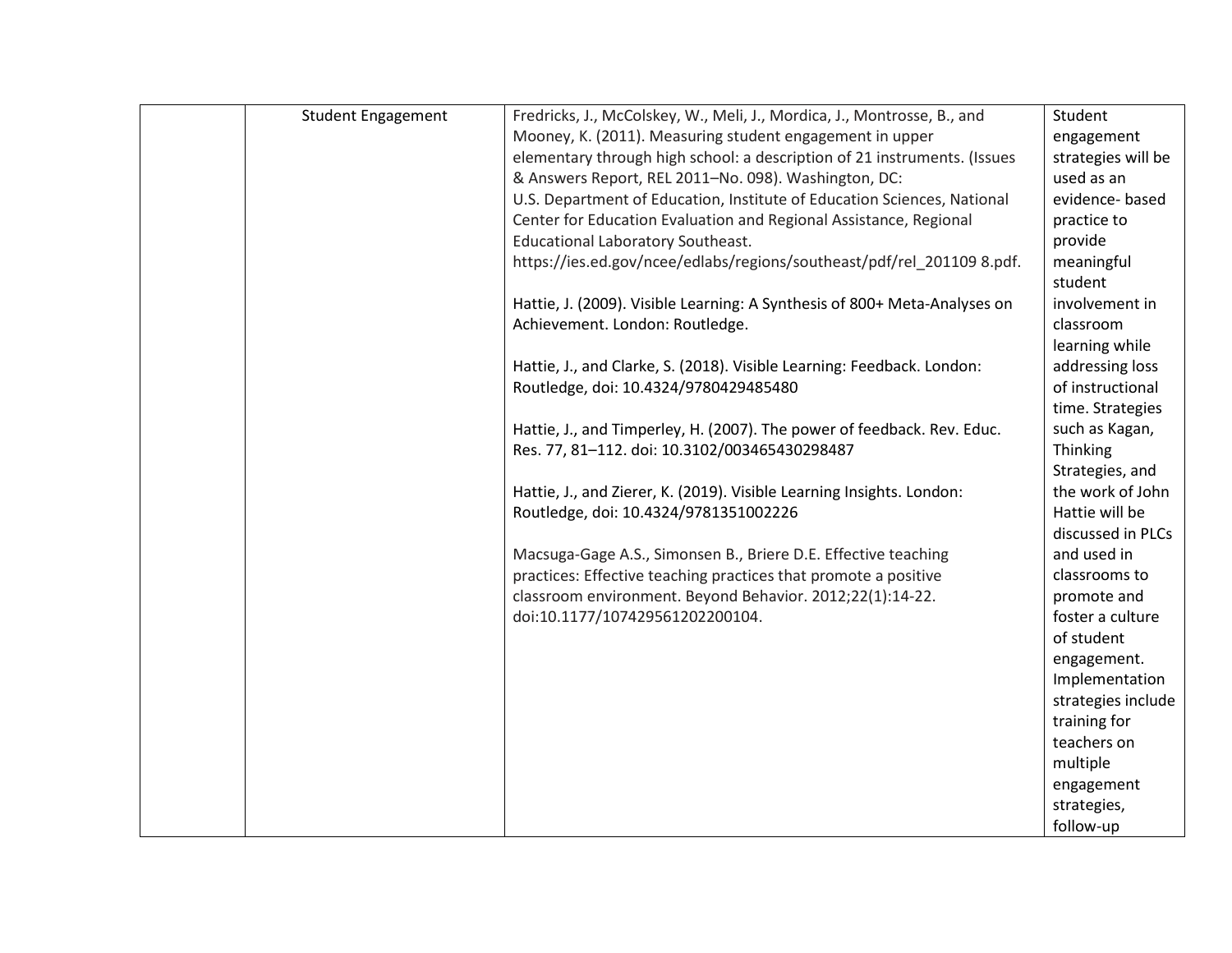|                                                                     |                                                                                                                                                                                                                                                                                                                                                                                                                                                                                                                                                                                                                                                          | training on how<br>these strategies<br>are being<br>implemented, in-<br>class coaching<br>and support,<br>materials and<br>technology to<br>implement<br>engagement<br>strategies.              |
|---------------------------------------------------------------------|----------------------------------------------------------------------------------------------------------------------------------------------------------------------------------------------------------------------------------------------------------------------------------------------------------------------------------------------------------------------------------------------------------------------------------------------------------------------------------------------------------------------------------------------------------------------------------------------------------------------------------------------------------|-------------------------------------------------------------------------------------------------------------------------------------------------------------------------------------------------|
| Selection and Use of High-Quality<br><b>Instructional Materials</b> | Chingos, M., Whitehurst, G. (2012). Choosing Blindly: Instructional<br>Materials, Teacher Effectiveness, and the Common Core. Retrieved from<br>Brown Center on Education Policy at<br>Brookings: https://www.brookings.edu/wp-<br>content/uploads/2016/06/0410 curriculum chingos whitehurst.pdf<br>Jackson, K., Makarin, A. (2016-2017). Can Online Off-the-Shelf Lessons<br>Improve Student Outcomes? Evidence from a Field Experiment. American<br>Economic Journal: Economic Policy, Vol 10 (3), pages 226-254. Retrieved<br>from: https://www.nber.org/papers/w22398<br>Goldberg, M. (2016). Classroom Trends: Teachers as Buyers of Instructional | The use of<br>high-quality<br>instruction and<br>materials will<br>be used as an<br>evidence-<br>based practice<br>to explicitly<br>teach literacy,<br>numeracy, and<br>writing<br>instruction. |
|                                                                     | Materials and Users of Technology. K-12 Market Advisors.<br>Retrieved from: https://mdreducation.com/reports/classroom-trends-<br>teachers-buyers-instructional-materials-users-technology<br>Scholastic. Teacher and Principal School Report: Equity in Education.<br>(2016). Retrieved<br>from: http://www.scholastic.com/teacherprincipalreport/Scholastic-<br>Teacher-and-Principal-School-Report.pdf<br>TNTP. (2018). The Opportunity Myth. Retrieved<br>from: https://opportunitymyth.tntp.org/                                                                                                                                                    | There will also<br>be a focus on<br>high-quality<br>instructional<br>material<br>selection in all<br>content areas<br>using the<br><b>Hexagon Tool</b><br>and other<br>selection                |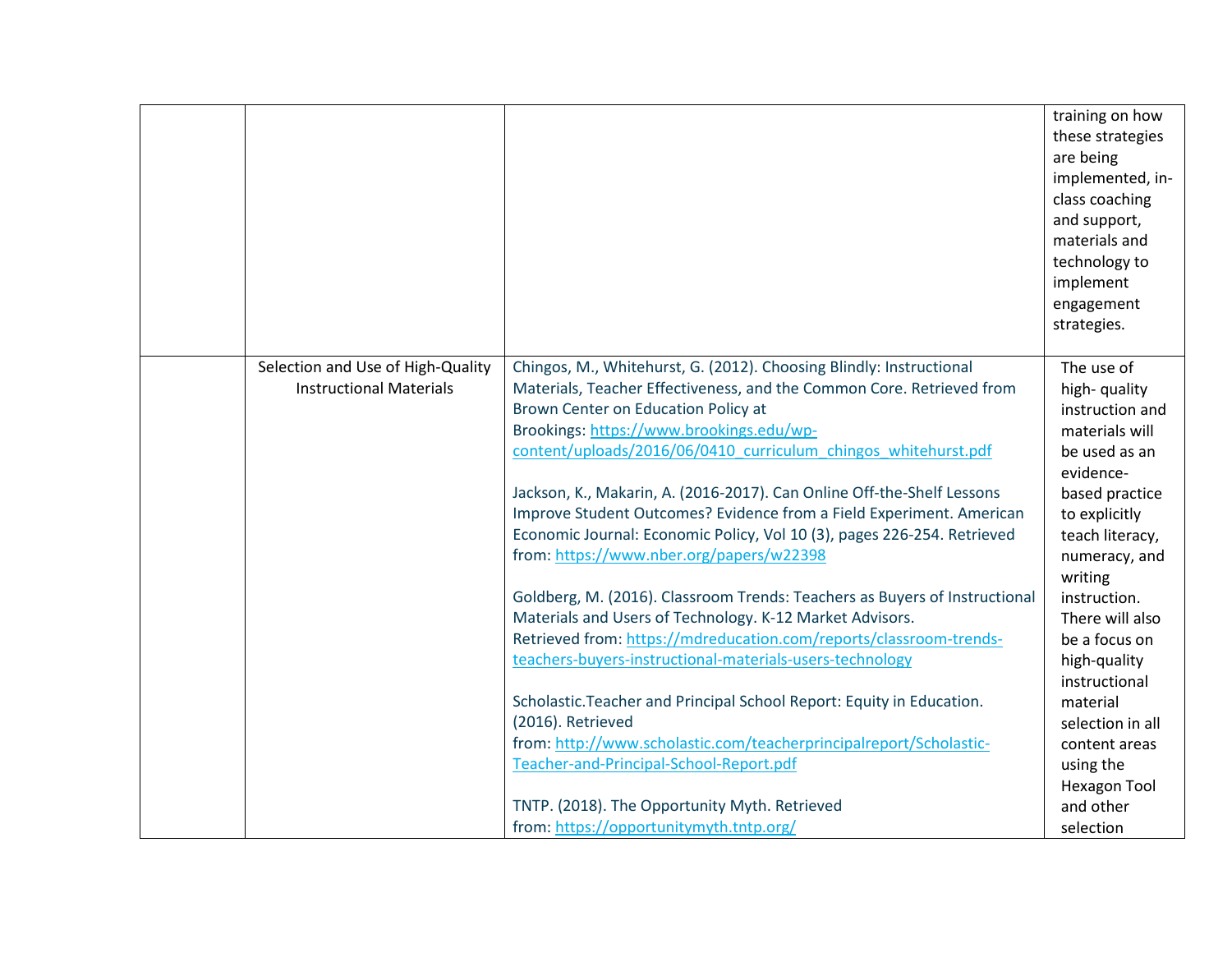|                             |                                                                      | tools/protocol    |
|-----------------------------|----------------------------------------------------------------------|-------------------|
|                             |                                                                      | s. Possible       |
|                             |                                                                      | implementatio     |
|                             |                                                                      | n strategies      |
|                             |                                                                      | include           |
|                             |                                                                      | training on the   |
|                             |                                                                      | adopted           |
|                             |                                                                      | curricula,        |
|                             |                                                                      | creation of       |
|                             |                                                                      | school-wide       |
|                             |                                                                      | reading           |
|                             |                                                                      | programs,         |
|                             |                                                                      | purchasing of     |
|                             |                                                                      | curricula and     |
|                             |                                                                      | instructional     |
|                             |                                                                      | materials in all  |
|                             |                                                                      | content areas,    |
|                             |                                                                      | teacher           |
|                             |                                                                      | stipends for      |
|                             |                                                                      | creating          |
|                             |                                                                      | programming       |
|                             |                                                                      | as well as        |
|                             |                                                                      | training after    |
|                             |                                                                      | school and on     |
|                             |                                                                      | days outside of   |
|                             |                                                                      | the normal        |
|                             |                                                                      | work week.        |
| <b>Curriculum Alignment</b> | Luciano, Jessica, "The Influence of Curriculum Quality on Student    | Staff will engage |
|                             | Achievement on the New Jersey Assessment of Skills and Knowledge (NJ | in curriculum     |
|                             | ASK) Language Arts and Mathematics for Fifth-Grade Students in the   | development       |
|                             | Lowest Socioeconomic School Districts" (2014). Seton Hall University | through scope     |
|                             | Dissertations and Theses (ETDs). 2017.                               | and sequence      |
|                             | https://scholarship.shu.edu/dissertations/2017                       | review, creation  |
|                             |                                                                      | of units and      |
|                             | Aviles, N., & Grayson, K. (2017, August). Backward planning: How     | lessons, and      |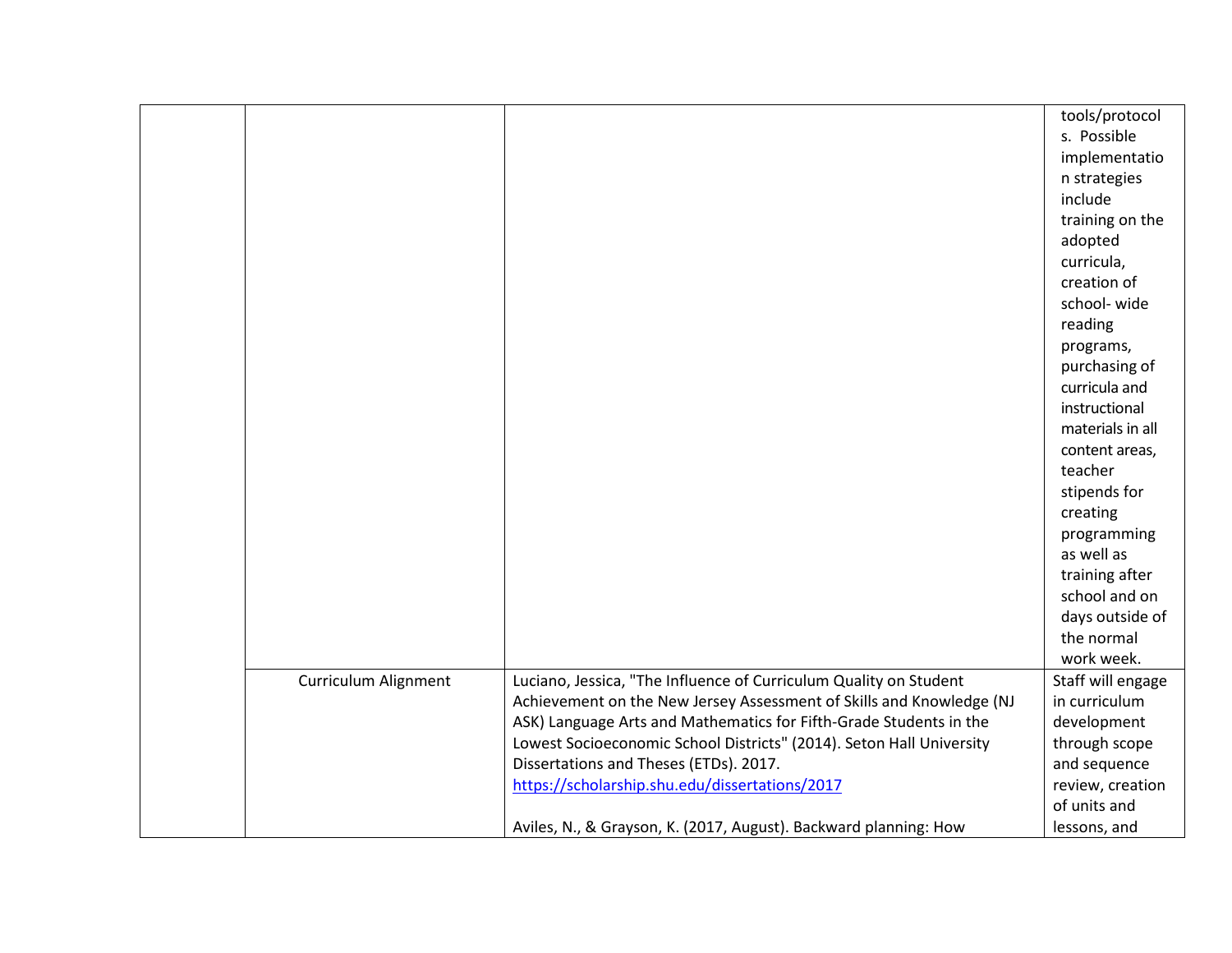|  | assessment impacts teaching and learning. IDRA. www.idra.org/resource-    | identifying        |
|--|---------------------------------------------------------------------------|--------------------|
|  | center/backward-planningassessment-impacts-teaching-learning/             | essential          |
|  |                                                                           | standards to be    |
|  | Fuglei, M. (2018, August 29). How understanding by design improves        | taught in          |
|  | lesson plans. Concord University: Portland. https://education.cu-         | classroom          |
|  | portland.edu/blog/classroom-resources/backwards-design-lesson-planning    | instruction. This  |
|  |                                                                           | evidence-based     |
|  | Ryan, B. (2019, November 7). Understanding by design. Vanderbilt          | practice will      |
|  | University. https:// cft.vanderbilt.edu/guides-subpages/understanding-by- | assist teachers in |
|  | design                                                                    | providing          |
|  |                                                                           | targeted support   |
|  | Wiggins, G. P., & McTighe, J. (2005). Understanding by design (2nd ed.).  | for essential      |
|  | Association for Supervision & Curriculum Development.                     | content.           |
|  |                                                                           | Collaboration      |
|  |                                                                           | between staff      |
|  |                                                                           | and departments    |
|  |                                                                           | will be used to    |
|  |                                                                           | determine          |
|  |                                                                           | priority           |
|  |                                                                           | standards to       |
|  |                                                                           | ensure they        |
|  |                                                                           | receive the most   |
|  |                                                                           | instructional      |
|  |                                                                           | time, spiraled     |
|  |                                                                           | frequently, and    |
|  |                                                                           | receive            |
|  |                                                                           | significant focus  |
|  |                                                                           | to address         |
|  |                                                                           | learning loss.     |
|  |                                                                           |                    |
|  |                                                                           | Engagement and     |
|  |                                                                           | training on this   |
|  |                                                                           | work will take     |
|  |                                                                           | place during       |
|  |                                                                           | PLCs, vertical     |